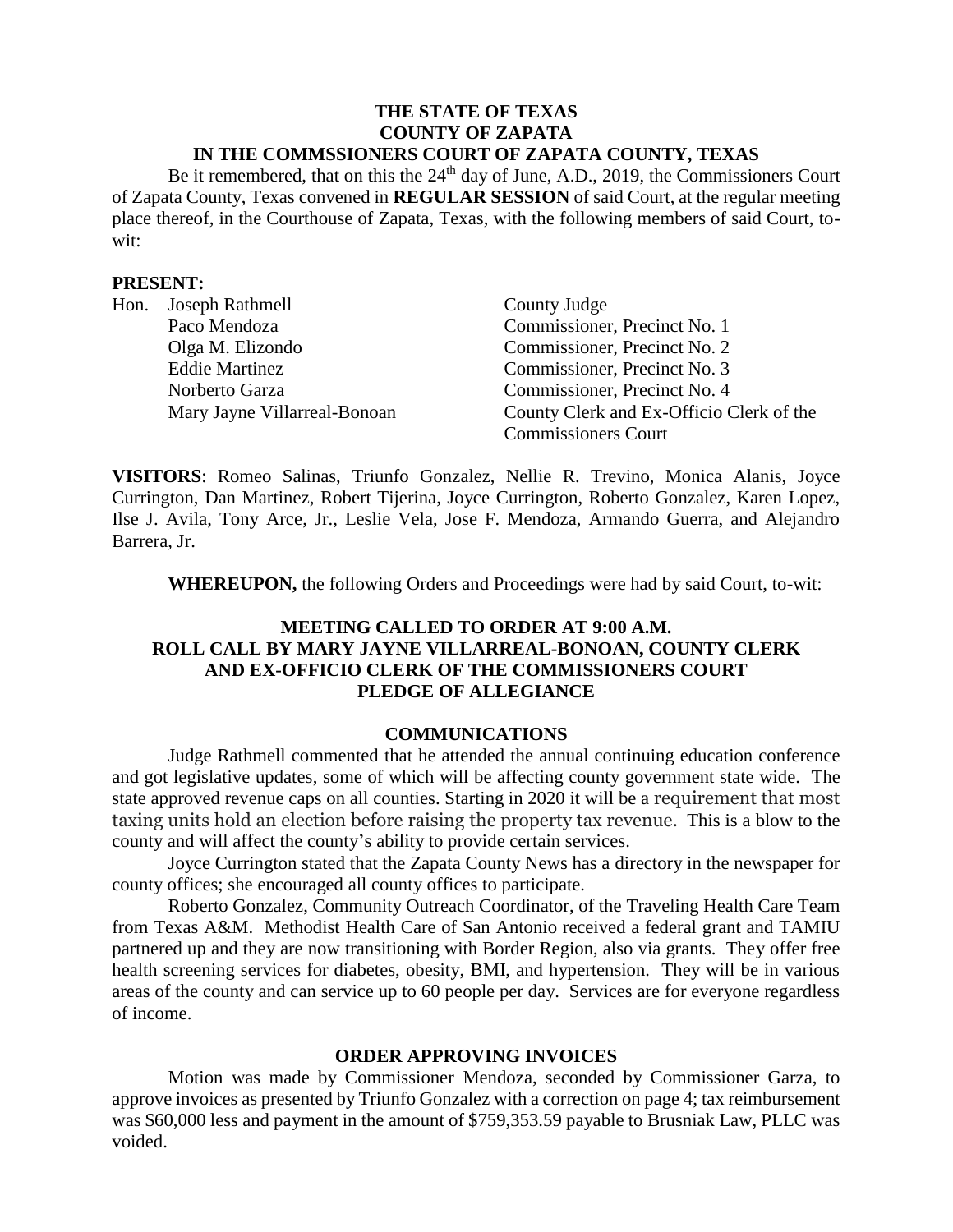The above motion, being put to a vote, was approved by the affirmative vote of all members of the Court.

# **ORDER APPROVING CHECKS ISSUED**

Motion was made by Commissioner Mendoza, seconded by Commissioner Martinez, to approve checks issued in the amount of \$1,709,607.27 as requested by Hon. Romeo Salinas, County Treasurer.

The above motion, being put to a vote, was approved by the affirmative vote of all members of the Court.

#### **REPORT ON BOYS AND GIRLS CLUB OF ZAPATA**

Leslie Vela gave a brief report on the Boys and Girls Club of Zapata. They have two new temporary staff members. They broke the record and had 126 kids last week. Leslie Vela was appointed the new CEO Interim. Daily activities include keeping the kids busy with arts and crafts and educational games and exercise. The San Ygnacio kids had fun making playdough. Members of the month are Adrian Garza, Kiveli Hinojosa and Laritza Lopez; and they received Pizza Hut cards for free pizza. Celina Garcia is the employee of the month. First basketball game is this Thursday.

#### **ORDER APPROVING ORDER FOR DISTRIBUTION OF SALARIES AND ROUTINE EXPENSES**

Motion was made by Commissioner Mendoza, seconded by Commissioner Garza, to approve Order for Distribution of Salaries and Routine Expenses (HB 354) as requested by Hon. Joe Rathmell, County Judge.

The above motion, being put to a vote, was approved by the affirmative vote of all members of the Court.

#### **ORDER APPROVING ESTIMATE FOR REPLACEMENT OF VIDEO RECORDING EQUIPMENT IN ZAPATA COUNTY COMMISSIONERS COURT ROOM**

Motion was made by Commissioner Mendoza, seconded by Commissioner Elizondo, to approve estimate in the amount of \$2,694.00 for the replacement of video recording equipment in the Zapata County Commissioners Courtroom as requested by Hon. Joe Rathmell, County Judge.

The above motion, being put to a vote, was approved by the affirmative vote of Commissioner Mendoza, Elizondo, and Martinez. Commissioner Garza voted against. Motion carried.

### **ORDER APPROVING ESTIMATE FOR ADA COMPATIBILITY OF BATHROOMS AND DOORS AT TEXAS WORKFORCE SOLUTIONS AND WATERWORKS OFFICES AT ZAPATA COUNTY COMMUNITY CENTER**

Motion was made by Commissioner Garza, seconded by Commissioner Mendoza, to approve estimate for the ADA compatibility of bathrooms and doors at the Texas Workforce Solutions and Waterworks offices at the Zapata County Community Center, estimate for plumbing is \$5,860 and doors are \$3232.95 for a total of \$9,092.95 to be paid out of Non-Department Repairs and Maintenance, as requested by Hon. Joe Rathmell, County Judge.

The above motion, being put to a vote, was approved by the affirmative vote of all members of the Court.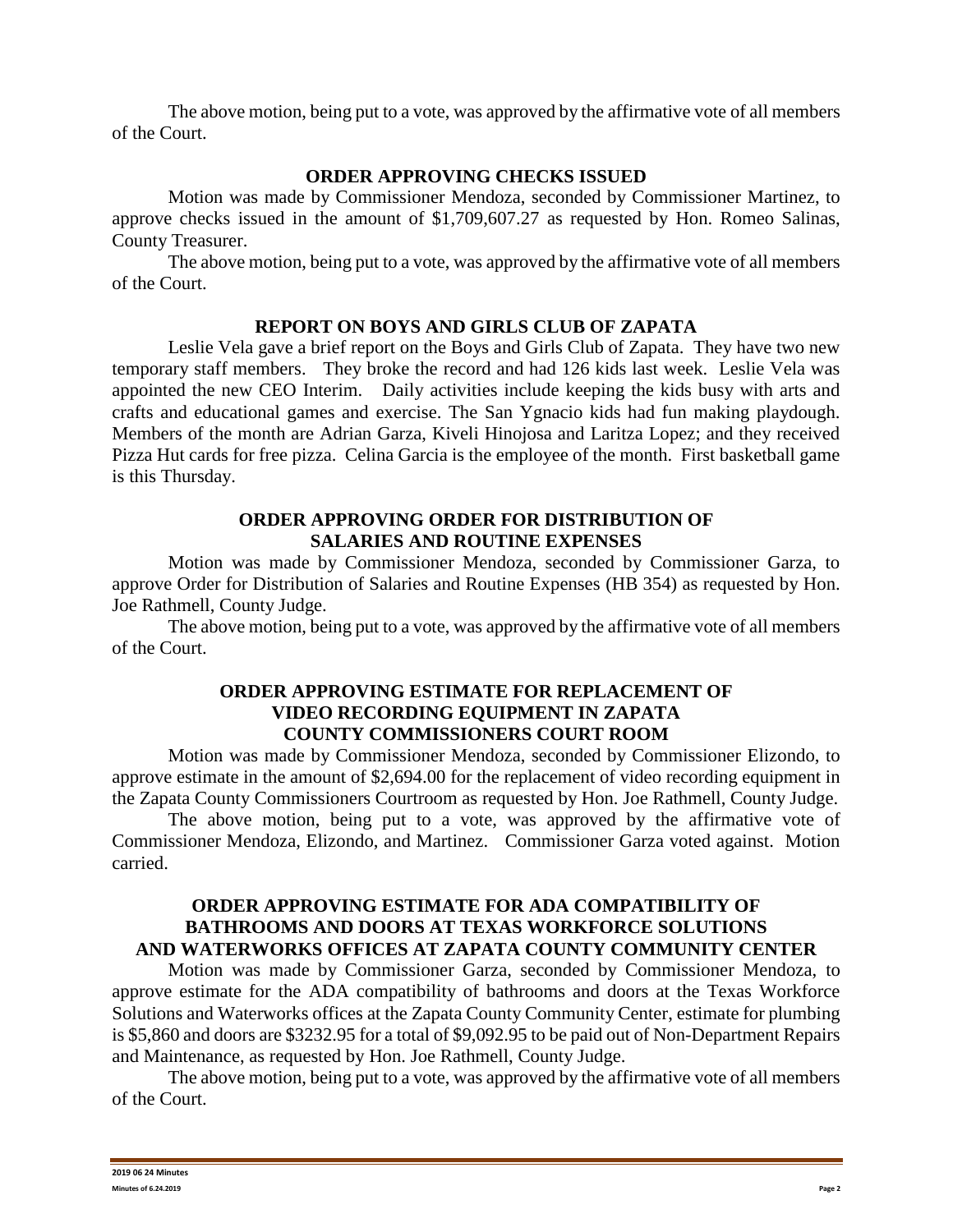# **ORDER APPROVING PAYMENT TO DEEP SOUTH HAULERS LLC FOR WORK DONE AT NUTRITION CENTER**

Motion was made by Commissioner Mendoza, seconded by Commissioner Garza, to approve payment of \$1,300.00 to Deep South Haulers LLC for work done at the Nutrition Center as requested by Hon. Joe Rathmell, County Judge.

The above motion, being put to a vote, was approved by the affirmative vote of all members of the Court.

## **ORDER APPROVING FY2020 TCDRS RATE**

Motion was made by Commissioner Mendoza, seconded by Commissioner Martinez, to approve the FY2020 TCDRS rate as requested by Nellie R. Treviño, Personnel Director.

The above motion, being put to a vote, was approved by the affirmative vote of all members of the Court.

# **ORDER APPROVING ORDER AUTHORIZING ISSUANCE OF "ZAPATA COUNTY, TEXAS CERTIFICATES OF OBLIGATION, SERIES 2019" AUTHORIZING PAYING AGENT/REGISTRAR AGREEMENT AND PURCHASE AND INVESTMENT LETTER**

Motion was Commissioner Garza, seconded by Commissioner Mendoza, to approve an order authorizing the issuance of "Zapata County, Texas Certificates of Obligation, Series 2019": Authorizing a paying agent/registrar agreement and a purchase and investment letter; and authorizing other matters relating thereto, as requested by Triunfo Gonzalez, County Auditor. (Report attached for the record.)

The above motion, being put to a vote, was approved by the affirmative vote of all members of the Court.

# **ORDER DENYING ORDINANCE OF COUNTY OF ZAPATA, TEXAS FINDING, AFTER REASONABLE NOTICE AND HEARING THAT AEP TEXAS INC'S EXISTING ELECTRICITY RATES AND CHARGES WITHIN THE COUNTY SHOULD REMAIN IN EFFECT**

Motion was made by Commissioner Mendoza, seconded by Commissioner Garza, to deny request by Triunfo Gonzalez, County Auditor, regarding Ordinance of the County of Zapata, Texas finding, after reasonable notice and hearing, that AEP Texas INC's existing electricity rates and charges within the County should remain in effect.

The above motion, being put to a vote, was approved by the affirmative vote of all members of the Court.

# **ORDER APPROVING SAN JUAN SUBDIVISION, PHASE II, BLOCK 1 LOTS 1-4**

Motion was made by Commissioner Garza, seconded by Commissioner Mendoza, to approve San Juan Subdivision, Phase II, Block 1 Lots 1-4 as requested by Manuel Gonzalez, Premier Engineering.

The above motion, being put to a vote, was approved by the affirmative vote of all members of the Court.

# **ORDER APPROVING RANCHITOS SAN JOSE SUBDIVISION PLAT, BLOCK 1 LOTS 1-5 ON MARU LANE**

Motion was made by Commissioner Mendoza, seconded by Commissioner Garza, to approve Ranchitos San Jose Subdivision Plat, Block 1 Lots 1-5 on Maru Lane as requested by Manuel Gonzalez, Premier Subdivision.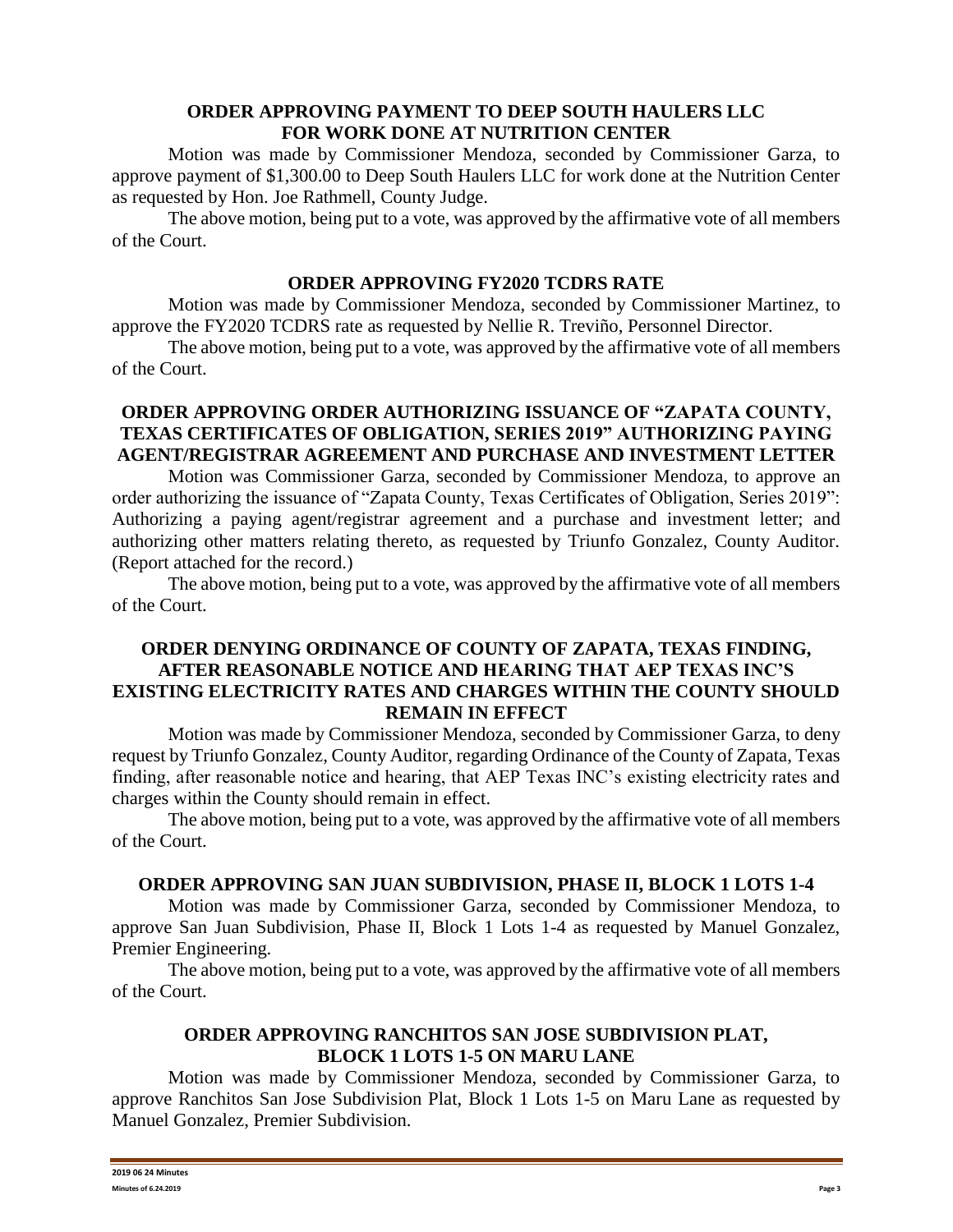The above motion, being put to a vote, was approved by the affirmative vote of all members of the Court.

# **ORDER APPROVING LINE ITEM TRANSFERS**

Motion was made by Commissioner Garza, seconded by Commissioner Martinez, to approve the following line item transfers to meet departmental needs:

|             | <b>DEPARTMENT</b>               | <b>LINE ITEM</b>                      | <b>FUND</b>                     | <b>AMOUNT</b> |
|-------------|---------------------------------|---------------------------------------|---------------------------------|---------------|
| <b>FROM</b> | Sheriff's County Jail           | 10-561-391                            | <b>Prisoner Medication</b>      | \$1,000.00    |
| <b>TO</b>   | Sheriff's Regional Jail         | 10-567-456                            | <b>Equipment Maintenance</b>    | \$1,000.00    |
| <b>FROM</b> | Sheriff's Regional Jail         | 10-567-335                            | <b>Computer Expense</b>         | \$800.00      |
| <b>TO</b>   | Sheriff's Regional Jail         | 10-567-456                            | <b>Equipment Maintenance</b>    | \$800.00      |
| <b>FROM</b> | Sheriff's County Jail           | 10-561-394                            | <b>Prisoner Supplies</b>        | \$1,000.00    |
| <b>TO</b>   | Sheriff's Regional Jail         | 10-567-456                            | <b>Equipment Maintenance</b>    | \$1,000.00    |
| <b>FROM</b> | Sheriff's County Jail           | 10-561-454                            | <b>Vehicle Maintenance</b>      | \$900.00      |
| <b>TO</b>   | Sheriff's Regional Jail         | 10-567-456                            | <b>Equipment Maintenance</b>    | \$900.00      |
| <b>FROM</b> | Sheriff's County Jail           | 10-561-205                            | Uniforms                        | \$1,500.00    |
| <b>TO</b>   | Sheriff's Regional Jail         | 10-567-456                            | <b>Equipment Maintenance</b>    | \$1,500.00    |
| <b>FROM</b> | Sheriff's Regional Jail         | 10-567-336                            | <b>Law Enforcement Supplies</b> | \$1,000.00    |
| <b>TO</b>   | Sheriff's Regional Jail         | 10-567-456                            | <b>Equipment Maintenance</b>    | \$1,000.00    |
| <b>FROM</b> | Sheriff's Regional Jail         | 10-567-337                            | Prisoner Clothing               | \$800.00      |
| <b>TO</b>   | Sheriff's Regional Jail         | 10-567-456                            | <b>Equipment Maintenance</b>    | \$800.00      |
|             | $\cdots$<br>$\sim$ 11 $\sim$ 01 | $\sim$ $\sim$<br>$\cdots$<br>$\sim$ 1 |                                 |               |

as requested by Sheriff Alonso M. Lopez, Sheriff's Office.

The above motion, being put to a vote, was approved by the affirmative vote of all members of the Court.

Motion was made by Commissioner Garza, seconded by Commissioner Martinez, to approve the following line item transfers to meet departmental needs:

|             | <b>DEPARTMENT</b>      | <b>LINE ITEM</b> | <b>FUND</b>             | <b>AMOUNT</b> |
|-------------|------------------------|------------------|-------------------------|---------------|
| <b>FROM</b> | <b>County Attorney</b> | $10-475-310$     | <b>Office Supplies</b>  | \$2,000.00    |
| <b>TO</b>   | <b>County Attorney</b> | 10-475-392       | Misc. Maintenance Exp.  | \$2,000.00    |
| <b>FROM</b> | <b>County Attorney</b> | 10-475-454       | <b>Inspection Fees</b>  | \$2,000.00    |
| <b>TO</b>   | <b>County Attorney</b> | 10-475-392       | Rep. Maint. Supplies    | \$2,000.00    |
| <b>FROM</b> | <b>County Attorney</b> | 10-475-462       | <b>Equipment Rental</b> | \$2,500.00    |
| <b>TO</b>   | <b>County Attorney</b> | 10-475-392       | Misc. Maint. Supplies   | \$2,500.00    |

as requested by Said A. Figueroa, County Attorney.

The above motion, being put to a vote, was approved by the affirmative vote of all members of the Court.

Motion was made by Commissioner Garza, seconded by Commissioner Martinez, to approve the following line item transfers to meet departmental needs:

|             | <b>DEPARTMENT</b>        | LINE TEM   | <b>FUND</b>            | <b>AMOUNT</b> |
|-------------|--------------------------|------------|------------------------|---------------|
| <b>FROM</b> | Zapata County Waterworks | 80-600-488 | <b>Inspection Fees</b> | \$9,000.00    |
| <b>TO</b>   | Zapata County Waterworks | 80-600-341 | Chlorine Chemicals     | \$9,000.00    |

as requested by Carlos Treviño, Jr., Zapata County Waterworks.

The above motion, being put to a vote, was approved by the affirmative vote of all members of the Court.

# **ORDER TO TABLE REQUEST BY COMMISSIONER MARTINEZ REGARDING REVIEW OF RSL PROPOSED RATE CHANGES AND TAKE POSSIBLE ACTION**

Motion was made by Commissioner Garza, seconded by Commissioner Mendoza, to table request by Commissioner Martinez, regarding review of RSL proposed rate changes and take possible action.